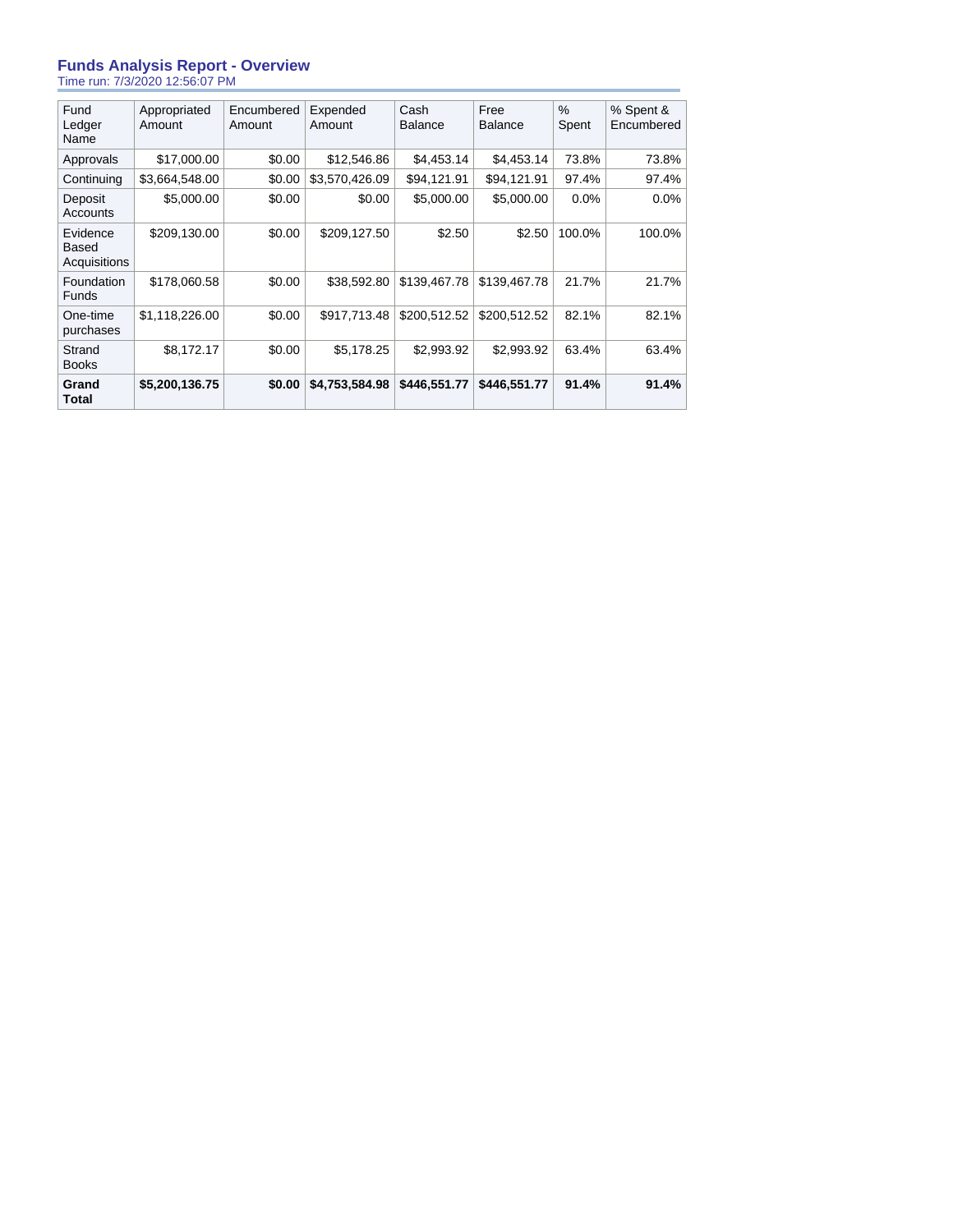#### **Funds Analysis Report - Firm Order Funds** Time run: 7/3/2020 12:46:51 PM

| Parent<br>Fund<br>Ledger<br>Name | Fund Ledger<br>Name                                     | Fund<br>Ledger<br>Code | Appropriated<br>Amount | Encumbered<br>Amount | Expended<br>Amount | Cash<br><b>Balance</b> | Free<br><b>Balance</b> | $\%$<br>Spent | % Spent &<br>Encumbered |
|----------------------------------|---------------------------------------------------------|------------------------|------------------------|----------------------|--------------------|------------------------|------------------------|---------------|-------------------------|
| Firm<br>Orders                   | Africana<br><b>Studies Firm</b>                         | F-aaf                  | \$500.00               | \$0.00               | \$357.37           | \$142.63               | \$142.63               | 71.5%         | 71.5%                   |
|                                  | Art Firm                                                | F-art                  | \$5,000.00             | \$0.00               | \$4,590.87         | \$409.13               | \$409.13               | 91.8%         | 91.8%                   |
|                                  | <b>Biology Firm</b>                                     | F-bio                  | \$6,000.00             | \$0.00               | \$2,736.11         | \$3,263.89             | \$3,263.89             | 45.6%         | 45.6%                   |
|                                  | <b>Business Firm</b>                                    | F-bus                  | \$10,000.00            | \$0.00               | \$5,001.00         | \$4,999.00             | \$4,999.00             | 50.0%         | 50.0%                   |
|                                  | <b>CCE Firm</b>                                         | F-cce                  | \$10,000.00            | \$0.00               | \$4,598.86         | \$5,401.14             | \$5,401.14             | 46.0%         | 46.0%                   |
|                                  | <b>CML Firm</b>                                         | F-cml                  | \$1,000.00             | \$0.00               | \$0.00             | \$1,000.00             | \$1,000.00             | 0.0%          | 0.0%                    |
|                                  | Cell &<br>Molecular<br><b>Biology Firm</b>              | F-cmb                  | \$1,000.00             | \$0.00               | \$1,579.75         | $-$579.75$             | $-$579.75$             | 158.0%        | 158.0%                  |
|                                  | <b>Chemistry Firm</b>                                   | F-chm                  | \$2,500.00             | \$0.00               | \$980.29           | \$1,519.71             | \$1,519.71             | 39.2%         | 39.2%                   |
|                                  | Communication<br>Disorders Firm                         | F-cmd                  | \$1,500.00             | \$0.00               | \$0.00             | \$1,500.00             | \$1,500.00             | 0.0%          | 0.0%                    |
|                                  | Communication<br><b>Studies Firm</b>                    | F-com                  | \$7.500.00             | \$0.00               | \$1,652.25         | \$5,847.75             | \$5,847.75             | 22.0%         | 22.0%                   |
|                                  | Computer<br>Science &<br><b>Statistics Firm</b>         | F-csc                  | \$1,000.00             | \$0.00               | \$0.00             | \$1,000.00             | \$1,000.00             | 0.0%          | 0.0%                    |
|                                  | Economics<br>Firm                                       | F-ecn                  | \$5,000.00             | \$0.00               | \$5,924.09         | $-$924.09$             | $-$924.09$             | 118.5%        | 118.5%                  |
|                                  | <b>Education Firm</b>                                   | F-edc                  | \$5,000.00             | \$0.00               | \$2,504.46         | \$2.495.54             | \$2,495.54             | 50.1%         | 50.1%                   |
|                                  | Engineering<br>Firm                                     | F-egr                  | \$22,500.00            | \$0.00               | \$2,006.13         | \$20,493.87            | \$20,493.87            | 8.9%          | 8.9%                    |
|                                  | English Firm                                            | F-eng                  | \$6,500.00             | \$0.00               | \$5,169.90         | \$1,330.10             | \$1,330.10             | 79.5%         | 79.5%                   |
|                                  | Environmental<br>& Nat Res<br>Economics<br>Firm         | F-ren                  | \$2,000.00             | \$0.00               | \$1,217.69         | \$782.31               | \$782.31               | 60.9%         | 60.9%                   |
|                                  | <b>Film Studies</b><br>Firm                             | F-flm                  | \$1,500.00             | \$0.00               | \$1,007.41         | \$492.59               | \$492.59               | 67.2%         | 67.2%                   |
|                                  | <b>Fish Animal</b><br><b>Veterinary Firm</b>            | F-fav                  | \$3,500.00             | \$0.00               | \$2,363.43         | \$1,136.57             | \$1,136.57             | 67.5%         | 67.5%                   |
|                                  | Gender &<br>Women's<br><b>Studies Firm</b>              | F-gws                  | \$2,000.00             | \$0.00               | \$215.60           | \$1,784.40             | \$1,784.40             | 10.8%         | 10.8%                   |
|                                  | <b>General Firm</b>                                     | F-zza                  | \$50,000.00            | \$0.00               | \$17,157.27        | \$32,842.73            | \$32,842.73            | 34.3%         | 34.3%                   |
|                                  | Geology Firm                                            | F-geo                  | \$2,000.00             | \$0.00               | \$44.99            | \$1,955.01             | \$1,955.01             | 2.2%          | 2.2%                    |
|                                  | <b>History Firm</b>                                     | F-his                  | \$8,000.00             | \$0.00               | \$6,598.09         | \$1,401.91             | \$1,401.91             | 82.5%         | 82.5%                   |
|                                  | Human<br>Development &<br><b>Family Studies</b><br>Firm | F-hdf                  | \$2,500.00             | \$0.00               | \$1,114.22         | \$1,385.78             | \$1,385.78             | 44.6%         | 44.6%                   |
|                                  | Journalism<br>Firm                                      | F-jor                  | \$2,000.00             | \$0.00               | \$498.81           | \$1,501.19             | \$1,501.19             | 24.9%         | 24.9%                   |
|                                  | Kinesiology<br>Firm                                     | F-kin                  | \$2,000.00             | \$0.00               | \$332.81           | \$1,667.19             | \$1,667.19             | 16.6%         | 16.6%                   |
|                                  | Labor<br><b>Relations Firm</b>                          | F-Irs                  | \$1,000.00             | \$0.00               | \$988.88           | \$11.12                | \$11.12                | 98.9%         | 98.9%                   |
|                                  | Landscape<br>Architecture<br>Firm                       | F-lar                  | \$880.00               | \$0.00               | \$183.44           | \$696.56               | \$696.56               | 20.8%         | 20.8%                   |
|                                  | Languages<br>Firm                                       | F-lan                  | \$6,000.00             | \$0.00               | \$4,097.33         | \$1,902.67             | \$1,902.67             | 68.3%         | 68.3%                   |
|                                  | <b>Library Firm</b>                                     | $F-zz$                 | \$375.00               | \$0.00               | \$953.62           | $-$578.62$             | -\$578.62              | 254.3%        | 254.3%                  |
|                                  | <b>Library Science</b><br>Firm                          | F-Isc                  | \$4,500.00             | \$0.00               | \$1,488.16         | \$3,011.84             | \$3,011.84             | 33.1%         | 33.1%                   |
|                                  | <b>Marine Affairs</b><br>Firm                           | F-maf                  | \$2,253.00             | \$0.00               | \$523.18           | \$1,729.82             | \$1,729.82             | 23.2%         | 23.2%                   |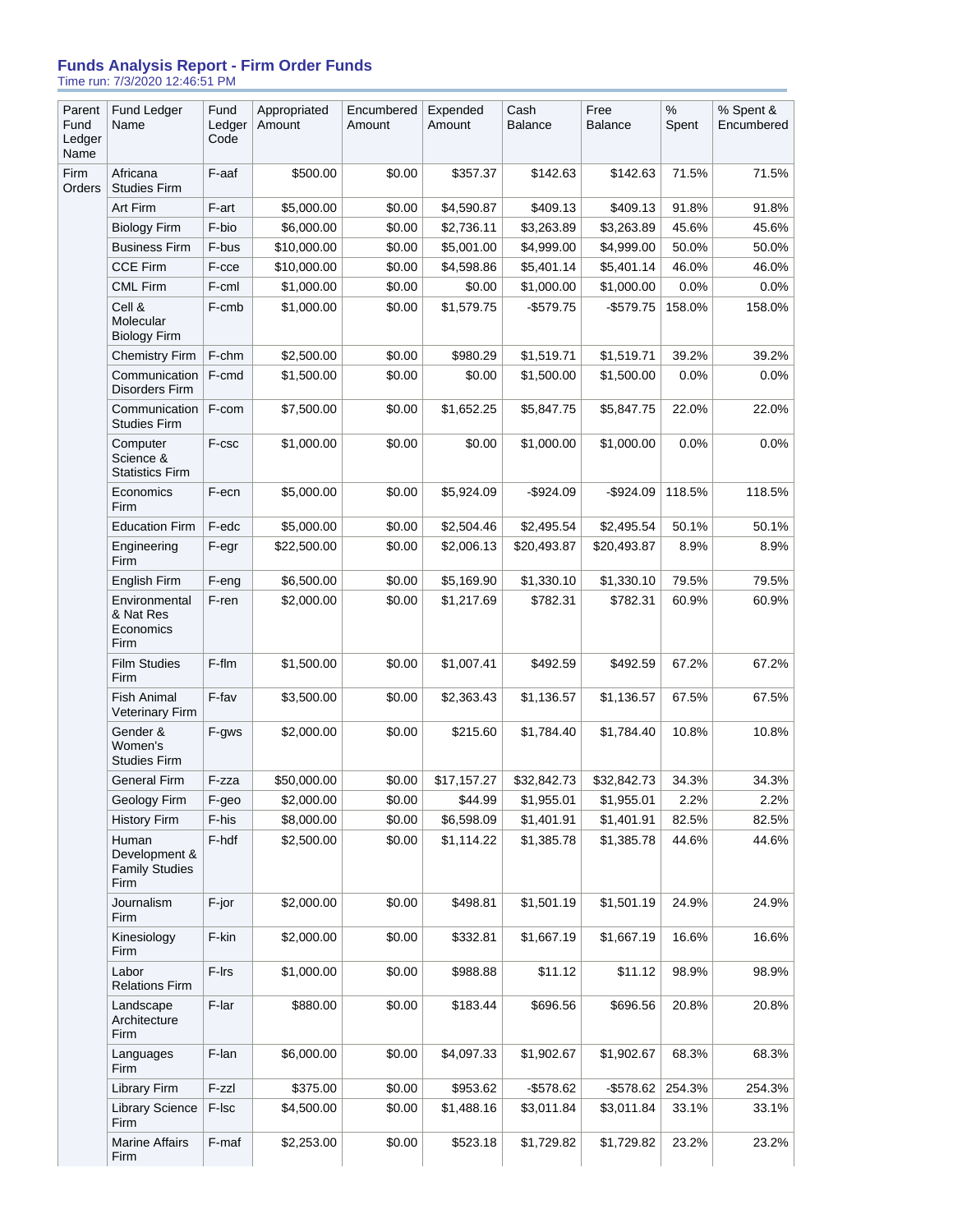| Parent<br>Fund<br>Ledger<br>Name | Fund Ledger<br>Name                        | Fund<br>Ledger<br>Code | Appropriated<br>Amount | Encumbered<br>Amount | Expended<br>Amount | Cash<br><b>Balance</b> | Free<br>Balance | $\%$<br>Spent | % Spent &<br>Encumbered |
|----------------------------------|--------------------------------------------|------------------------|------------------------|----------------------|--------------------|------------------------|-----------------|---------------|-------------------------|
| Firm                             | Media Firm                                 | F-zzm                  | \$16,314.00            | \$0.00               | \$14,249.80        | \$2,064.20             | \$2,064.20      | 87.3%         | 87.3%                   |
| Orders                           | Music Firm                                 | F-mus                  | \$3,000.00             | \$0.00               | \$3,072.15         | $-$ \$72.15            | -\$72.15        | 102.4%        | 102.4%                  |
|                                  | <b>New Faculty</b><br>Firm                 | F-zzn                  | \$5,000.00             | \$0.00               | \$1,257.42         | \$3,742.58             | \$3,742.58      | 25.1%         | 25.1%                   |
|                                  | <b>Nursing Firm</b>                        | F-nur                  | \$8,000.00             | \$0.00               | \$5,404.42         | \$2,595.58             | \$2,595.58      | 67.6%         | 67.6%                   |
|                                  | Nutrition &<br><b>Food Science</b><br>Firm | F-nfs                  | \$3,000.00             | \$0.00               | \$1,344.58         | \$1,655.42             | \$1,655.42      | 44.8%         | 44.8%                   |
|                                  | <b>OA</b> Initiatives<br>One-Time          | F-oai                  | \$20,000.00            | \$0.00               | \$10,935.00        | \$9,065.00             | \$9,065.00      | 54.7%         | 54.7%                   |
|                                  | One-Time<br>Online<br>Package / DB         | F-zzw                  | \$797,043.00           | \$0.00               | \$761,078.23       | \$35,964.77            | \$35,964.77     | 95.5%         | 95.5%                   |
|                                  | Pell Firm                                  | F-pel                  | \$6,500.00             | \$0.00               | \$1,922.16         | \$4,577.84             | \$4,577.84      | 29.6%         | 29.6%                   |
|                                  | Pharmacy<br>Practice Firm                  | F-php                  | \$12,000.00            | \$0.00               | \$1,145.80         | \$10,854.20            | \$10,854.20     | 9.5%          | 9.5%                    |
|                                  | Philosophy<br>Firm                         | F-phl                  | \$1,000.00             | \$0.00               | \$862.23           | \$137.77               | \$137.77        | 86.2%         | 86.2%                   |
|                                  | Physical<br><b>Therapy Firm</b>            | F-pth                  | \$1,500.00             | \$0.00               | \$0.00             | \$1,500.00             | \$1,500.00      | 0.0%          | 0.0%                    |
|                                  | Physics Firm                               | F-phy                  | \$2,000.00             | \$0.00               | \$693.28           | \$1,306.72             | \$1,306.72      | 34.7%         | 34.7%                   |
|                                  | <b>Plant Science</b><br>Firm               | F-pls                  | \$2,500.00             | \$0.00               | \$869.44           | \$1,630.56             | \$1,630.56      | 34.8%         | 34.8%                   |
|                                  | Political<br>Science Firm                  | F-psc                  | \$4,000.00             | \$0.00               | \$2,196.43         | \$1,803.57             | \$1,803.57      | 54.9%         | 54.9%                   |
|                                  | Psychology<br><b>Firm</b>                  | F-psy                  | \$14,000.00            | \$0.00               | \$6,555.73         | \$7,444.27             | \$7,444.27      | 46.8%         | 46.8%                   |
|                                  | Reference Firm                             | F-zzr                  | \$30,000.00            | \$0.00               | \$20,068.39        | \$9,931.61             | \$9,931.61      | 66.9%         | 66.9%                   |
|                                  | Sociology &<br>Anthropology<br><b>Firm</b> | F-soc                  | \$8,000.00             | \$0.00               | \$6,471.23         | \$1,528.77             | \$1,528.77      | 80.9%         | 80.9%                   |
|                                  | Special<br>Collections<br>Firm             | F-zzs                  | \$2,500.00             | \$0.00               | \$2,138.69         | \$361.31               | \$361.31        | 85.5%         | 85.5%                   |
|                                  | <b>Textiles Firm</b>                       | F-tmd                  | \$4,000.00             | \$0.00               | \$1,276.48         | \$2,723.52             | \$2,723.52      | 31.9%         | 31.9%                   |
|                                  | <b>Theatre Firm</b>                        | F-the                  | \$1,017.00             | \$0.00               | \$220.15           | \$796.85               | \$796.85        | 21.6%         | 21.6%                   |
|                                  | Writing &<br><b>Rhetoric Firm</b>          | F-wrt                  | \$1,344.00             | \$0.00               | \$65.86            | \$1,278.14             | \$1,278.14      | 4.9%          | 4.9%                    |
| <b>Grand Total</b>               |                                            |                        | \$1,118,226.00         | \$0.00               | \$917,713.48       | \$200,512.52           | \$200,512.52    | 82.1%         | 82.1%                   |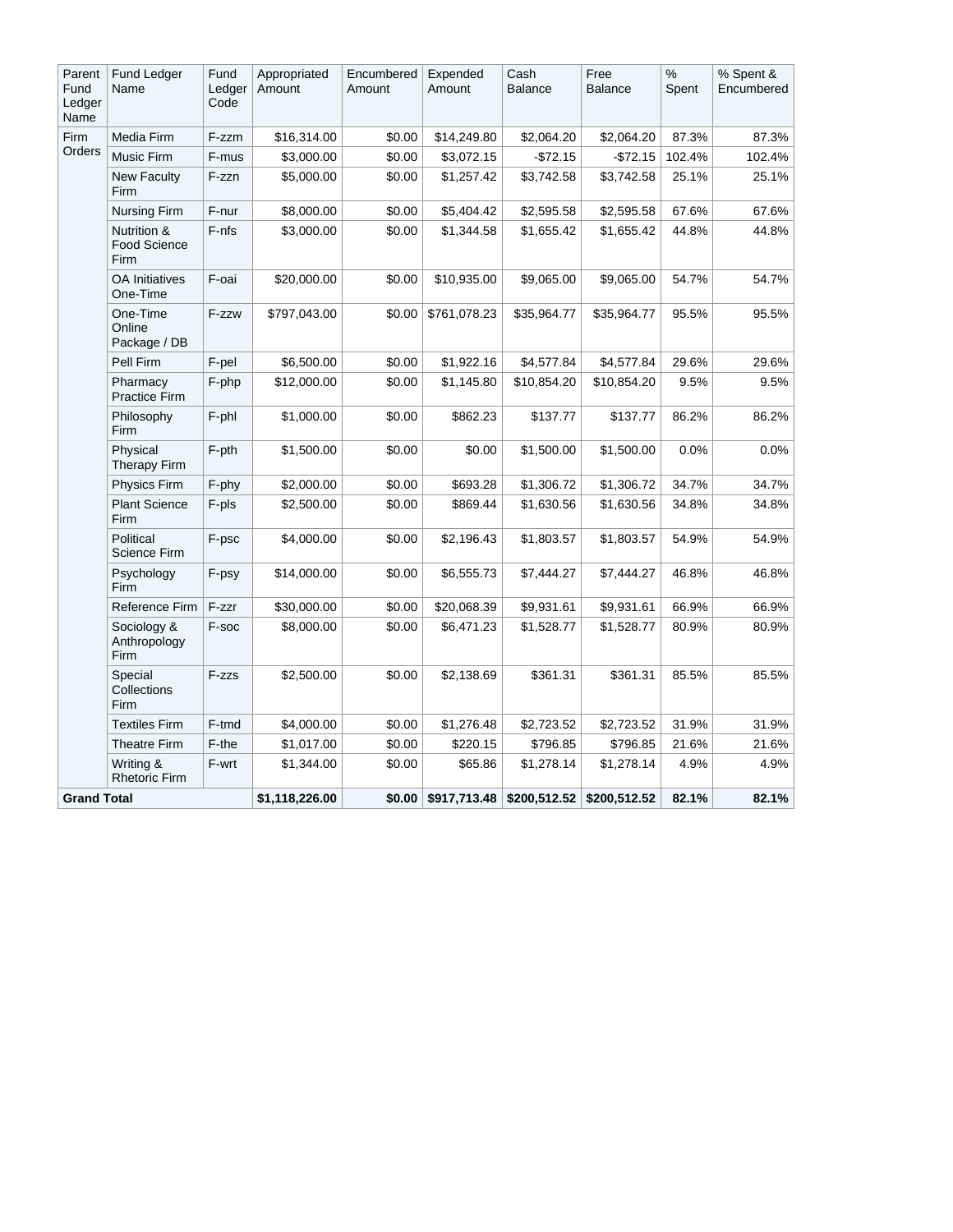# **Funds Analysis Report - Evidence Based Acquisition Accounts** Time run: 7/3/2020 12:54:09 PM

| Parent<br>Fund<br>Ledger<br>Name  | Fund<br>Ledger<br>Name     | Fund<br>Ledger<br>Code | Appropriated<br>Amount | Encumbered<br>Amount | Expended<br>Amount | Cash<br><b>Balance</b> | Free<br><b>Balance</b> | $\%$<br>Spent | % Spent &<br>Encumbered |
|-----------------------------------|----------------------------|------------------------|------------------------|----------------------|--------------------|------------------------|------------------------|---------------|-------------------------|
| Evidence<br>Based<br>Acquisitions | <b>EBA</b><br><b>Books</b> | F-eba                  | \$209.130.00           | \$0.00               | \$209.127.50       | \$2.50                 | \$2.50                 | 100.0%        | 100.0%                  |
| <b>Grand Total</b>                |                            |                        | \$209,130.00           | \$0.00               | \$209,127.50       | \$2.50                 | \$2.50                 | 100.0%        | 100.0%                  |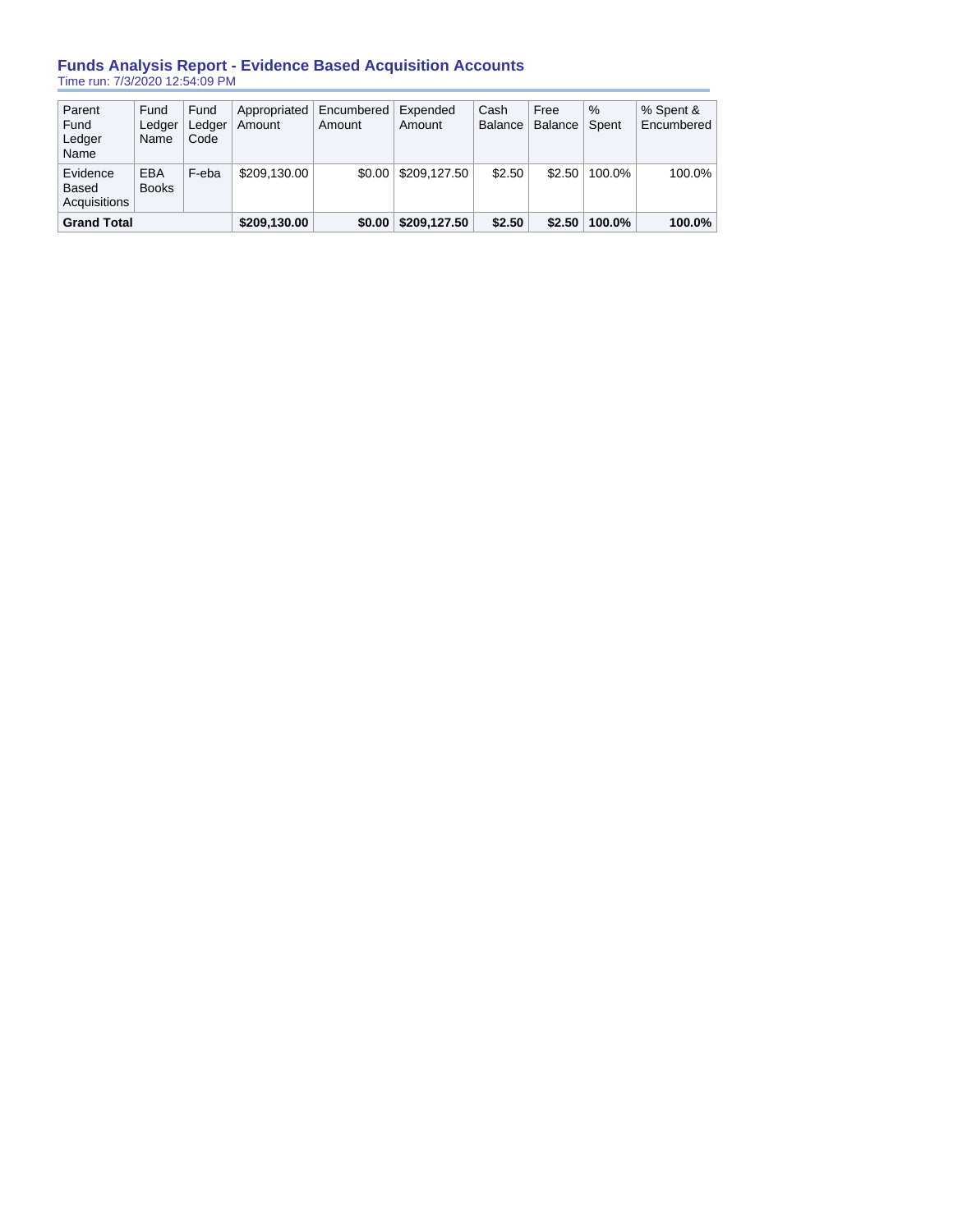## **Funds Analysis Report - Approval Accounts** Time run: 7/3/2020 1:10:57 PM

| Parent<br>Fund<br>Ledger<br>Name | Fund<br>Ledger<br>Name | Fund<br>Ledger<br>Code | Appropriated<br>Amount | Encumbered<br>Amount | Expended<br>Amount                                      | Cash<br><b>Balance</b> | Free<br><b>Balance</b> | $\%$<br>Spent | % Spent &<br>Encumbered |
|----------------------------------|------------------------|------------------------|------------------------|----------------------|---------------------------------------------------------|------------------------|------------------------|---------------|-------------------------|
| Approvals                        | Approval<br>Plan       | apprv                  | \$17,000.00            |                      | $$0.00$   \$12,546.86   \$4,453.14   \$4,453.14   73.8% |                        |                        |               | 73.8%                   |
| <b>Grand Total</b>               |                        |                        | \$17,000.00            | \$0.00               | $\vert$ \$12,546.86   \$4,453.14   \$4,453.14   73.8%   |                        |                        |               | 73.8%                   |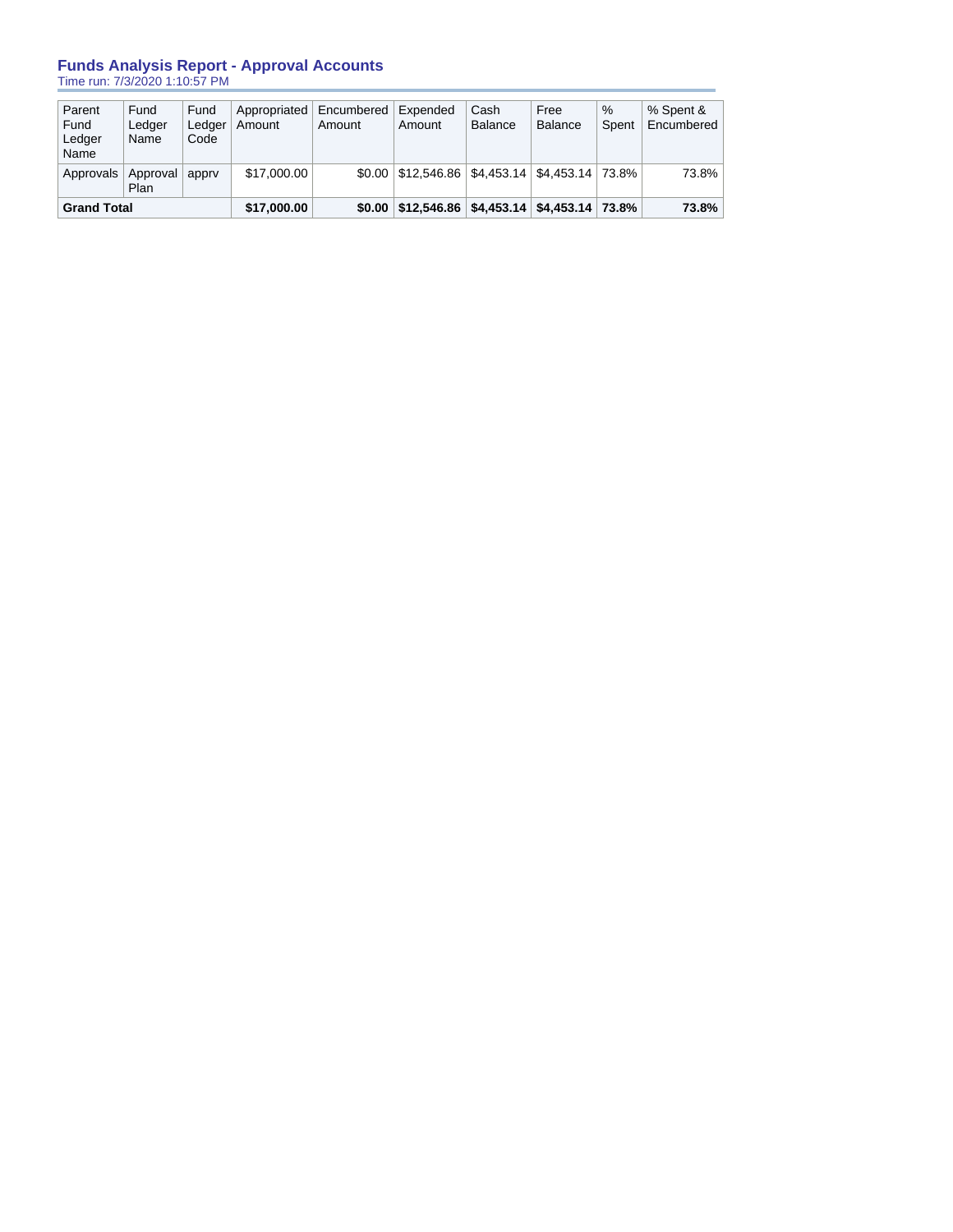# **Funds Analysis Report - Deposit Accounts**

Time run: 7/3/2020 1:02:24 PM

| Accounts<br><b>Grand Total</b>   |                        | \$5,000.00             | \$0.00                 | \$0.00               | \$5,000.00         | \$5,000,00              | $0.0\%$                  | 0.0%          |                         |
|----------------------------------|------------------------|------------------------|------------------------|----------------------|--------------------|-------------------------|--------------------------|---------------|-------------------------|
| Deposit                          | Strand<br>Deposit      | stranddep              | \$5,000.00             | \$0.00               |                    | $$0.00 \, \, $5.000.00$ | $\frac{1}{2}$ \$5.000.00 | $0.0\%$       | $0.0\%$                 |
| Parent<br>Fund<br>Ledger<br>Name | Fund<br>Ledger<br>Name | Fund<br>Ledger<br>Code | Appropriated<br>Amount | Encumbered<br>Amount | Expended<br>Amount | Cash<br>Balance         | Free<br><b>Balance</b>   | $\%$<br>Spent | % Spent &<br>Encumbered |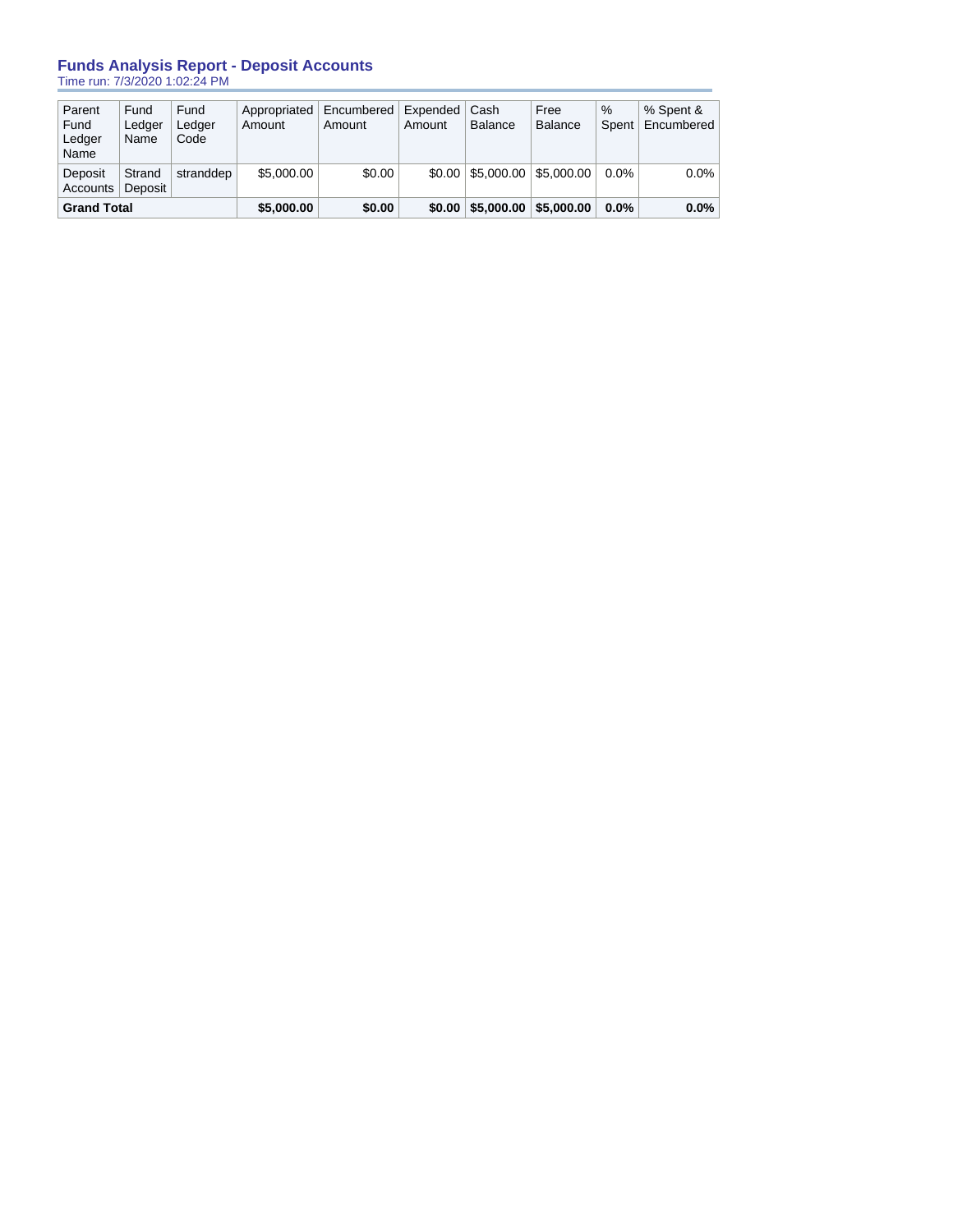# **Funds Analysis Report - Strand Funds (for posting individual titles)** Time run: 7/3/2020 12:53:07 PM

| Parent<br>Fund<br>Ledger<br>Name | Fund<br>Ledger<br>Name                               | Fund<br>Ledger<br>Code | Appropriated<br>Amount | Encumbered<br>Amount | Expended<br>Amount | Cash<br>Balance | Free<br><b>Balance</b>                                | $\%$<br>Spent | % Spent &<br>Encumbered |
|----------------------------------|------------------------------------------------------|------------------------|------------------------|----------------------|--------------------|-----------------|-------------------------------------------------------|---------------|-------------------------|
| Strand<br><b>Books</b>           | Strand<br><b>Books</b><br>(for<br>posting<br>titles) | strand                 | \$8.172.17             | \$0.00               |                    |                 | $$5,178.25 \mid $2,993.92 \mid $2,993.92 \mid $3.4\%$ |               | 63.4%                   |
| <b>Grand Total</b>               |                                                      |                        | \$8,172.17             | \$0.00               | \$5.178.25         | \$2,993.92      | \$2,993.92                                            | 63.4%         | 63.4%                   |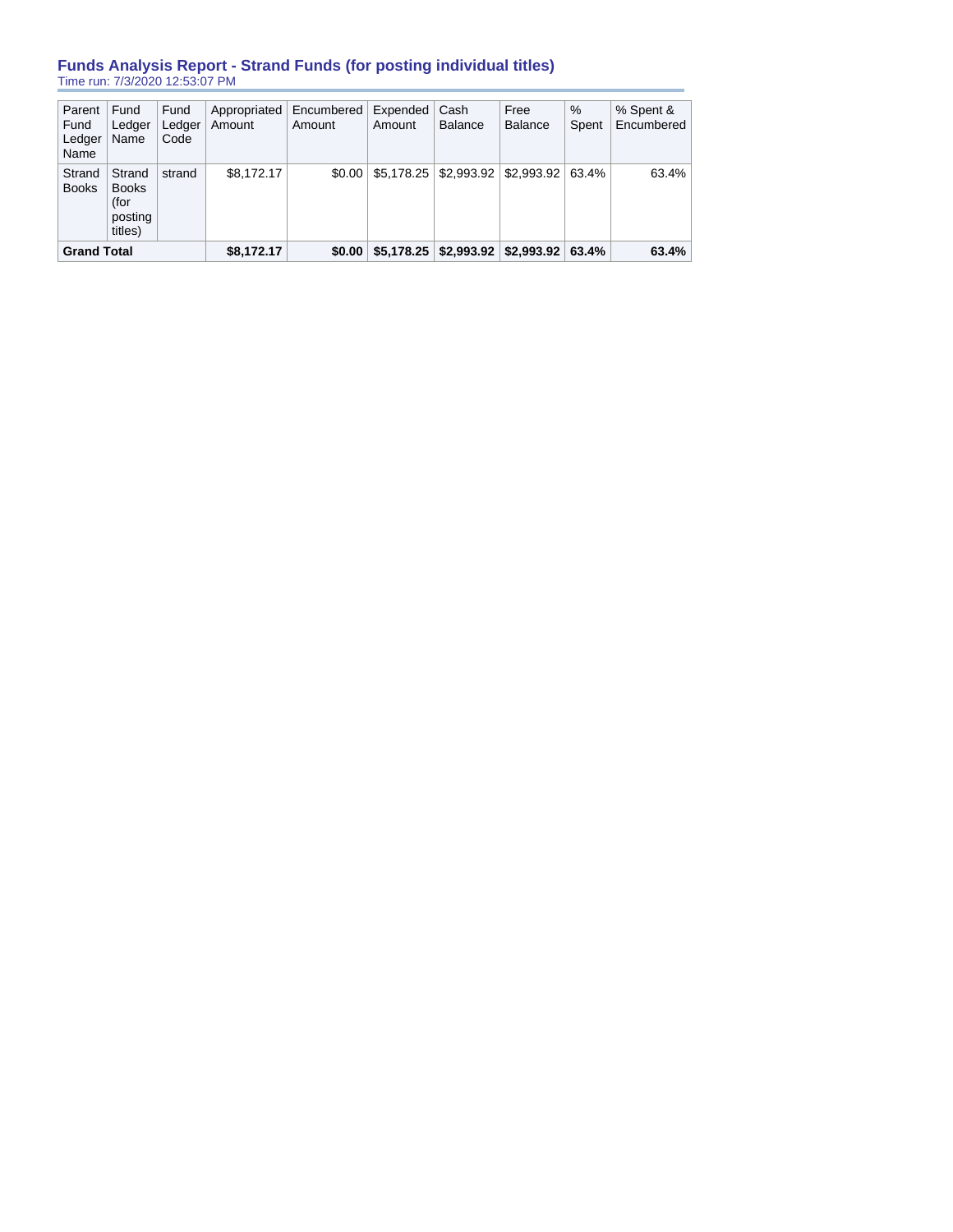## **Funds Analysis Report - Standing Orders** Time run: 7/3/2020 12:49:30 PM

| Parent<br>Fund<br>Ledger<br>Name | Fund<br>Ledger<br>Name                            | Fund<br>Ledger<br>Code | Appropriated<br>Amount | Encumbered<br>Amount | Expended<br>Amount | Cash<br><b>Balance</b> | Free<br>Balance | %<br>Spent | % Spent &<br>Encumbered |
|----------------------------------|---------------------------------------------------|------------------------|------------------------|----------------------|--------------------|------------------------|-----------------|------------|-------------------------|
| Standing<br><b>Orders</b>        | Arts &<br><b>Humanities</b><br>Standing<br>Orders | SO-a&h                 | \$7,700.00             | \$0.00               | \$4,872.02         | \$2,827.98             | \$2,827.98      | 63.3%      | 63.3%                   |
|                                  | <b>Sciences</b><br>Standing<br>Orders             | SO-sci                 | \$1,600.00             | \$0.00               | \$1.149.84         | \$450.16               | \$450.16        | 71.9%      | 71.9%                   |
|                                  | Social<br>Sciences<br>Standing<br>Orders          | SO-soc                 | \$1,300.00             | \$0.00               | \$999.37           | \$300.63               | \$300.63        | 76.9%      | 76.9%                   |
| <b>Grand Total</b>               |                                                   |                        | \$10,600.00            | \$0.00               | \$7.021.23         | \$3,578.77             | \$3,578.77      | 66.2%      | 66.2%                   |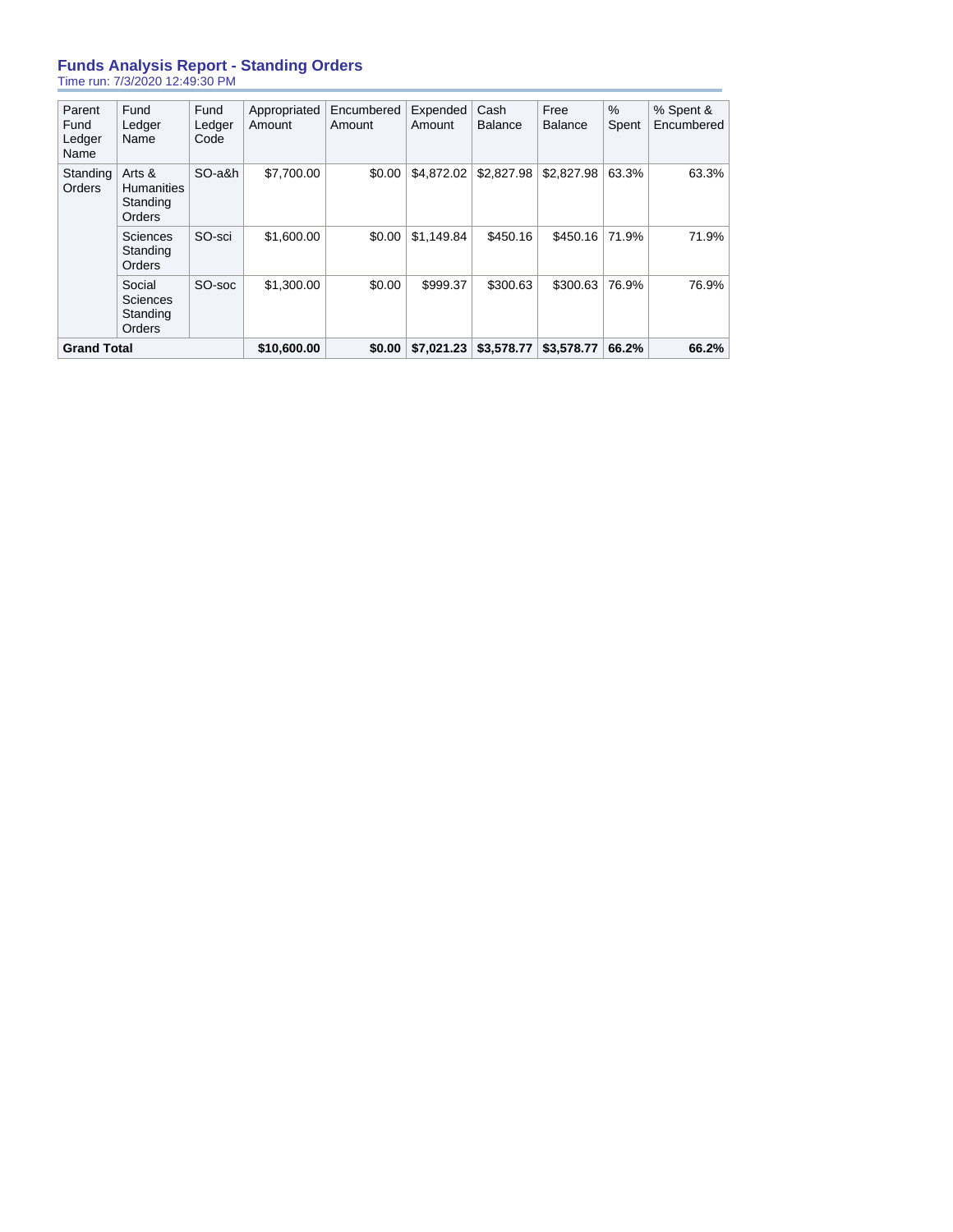## **Funds Analysis Report - Subscription Funds** Time run: 7/3/2020 12:48:04 PM

| <b>Parent Fund</b><br>Ledger<br>Ledger<br>Name<br>Amount<br>Amount<br>Amount<br>Code<br>Name<br>\$0.00<br>P-a&h<br>\$142,430.00<br>\$143,310.41<br>Subscriptions<br>Arts &<br><b>Humanities</b><br>Subscriptions<br>P-int<br>\$1,975,639.00<br>\$1.954.166.94<br>Interdisciplinary<br>\$0.00<br>Subscriptions<br><b>OA</b> Initiatives<br>P-oai<br>\$35,585.00<br>\$0.00<br>\$35,534.09<br>Continuing<br><b>Sciences</b><br>P-sci<br>\$1.164.406.00<br>\$1.094.160.19<br>\$0.00<br>Subscriptions<br>Social<br>P-soc<br>\$323,325.00<br>\$0.00<br>\$323,478.23<br><b>Sciences</b><br>Subscriptions<br>\$0.00<br>\$12,755,00<br>P-zzm<br>\$12,563.00<br>Streaming<br>Media | <b>Grand Total</b> |             |      | \$3,653,948.00 | \$0.00     | \$3,563,404.86 | \$90,543.14            | \$90,543.14            | 97.5%         | 97.5%                   |
|--------------------------------------------------------------------------------------------------------------------------------------------------------------------------------------------------------------------------------------------------------------------------------------------------------------------------------------------------------------------------------------------------------------------------------------------------------------------------------------------------------------------------------------------------------------------------------------------------------------------------------------------------------------------------|--------------------|-------------|------|----------------|------------|----------------|------------------------|------------------------|---------------|-------------------------|
|                                                                                                                                                                                                                                                                                                                                                                                                                                                                                                                                                                                                                                                                          |                    |             |      |                |            |                | $-$192.00$             | $-$192.00$             | 101.5%        | 101.5%                  |
|                                                                                                                                                                                                                                                                                                                                                                                                                                                                                                                                                                                                                                                                          |                    |             |      |                |            |                | $-$ \$153.23           | $-$ \$153.23           | 100.0%        | 100.0%                  |
|                                                                                                                                                                                                                                                                                                                                                                                                                                                                                                                                                                                                                                                                          |                    |             |      |                |            |                | \$70.245.81            | \$70.245.81            | 94.0%         | 94.0%                   |
|                                                                                                                                                                                                                                                                                                                                                                                                                                                                                                                                                                                                                                                                          |                    |             |      |                |            |                | \$50.91                | \$50.91                | 99.9%         | 99.9%                   |
|                                                                                                                                                                                                                                                                                                                                                                                                                                                                                                                                                                                                                                                                          |                    |             |      |                |            |                | \$21,472.06            | \$21,472.06            | 98.9%         | 98.9%                   |
|                                                                                                                                                                                                                                                                                                                                                                                                                                                                                                                                                                                                                                                                          |                    |             |      |                |            |                | $-$ \$880.41           | $-$ \$880.41           | 100.6%        | 100.6%                  |
|                                                                                                                                                                                                                                                                                                                                                                                                                                                                                                                                                                                                                                                                          |                    | Fund Ledger | Fund | Appropriated   | Encumbered | Expended       | Cash<br><b>Balance</b> | Free<br><b>Balance</b> | $\%$<br>Spent | % Spent &<br>Encumbered |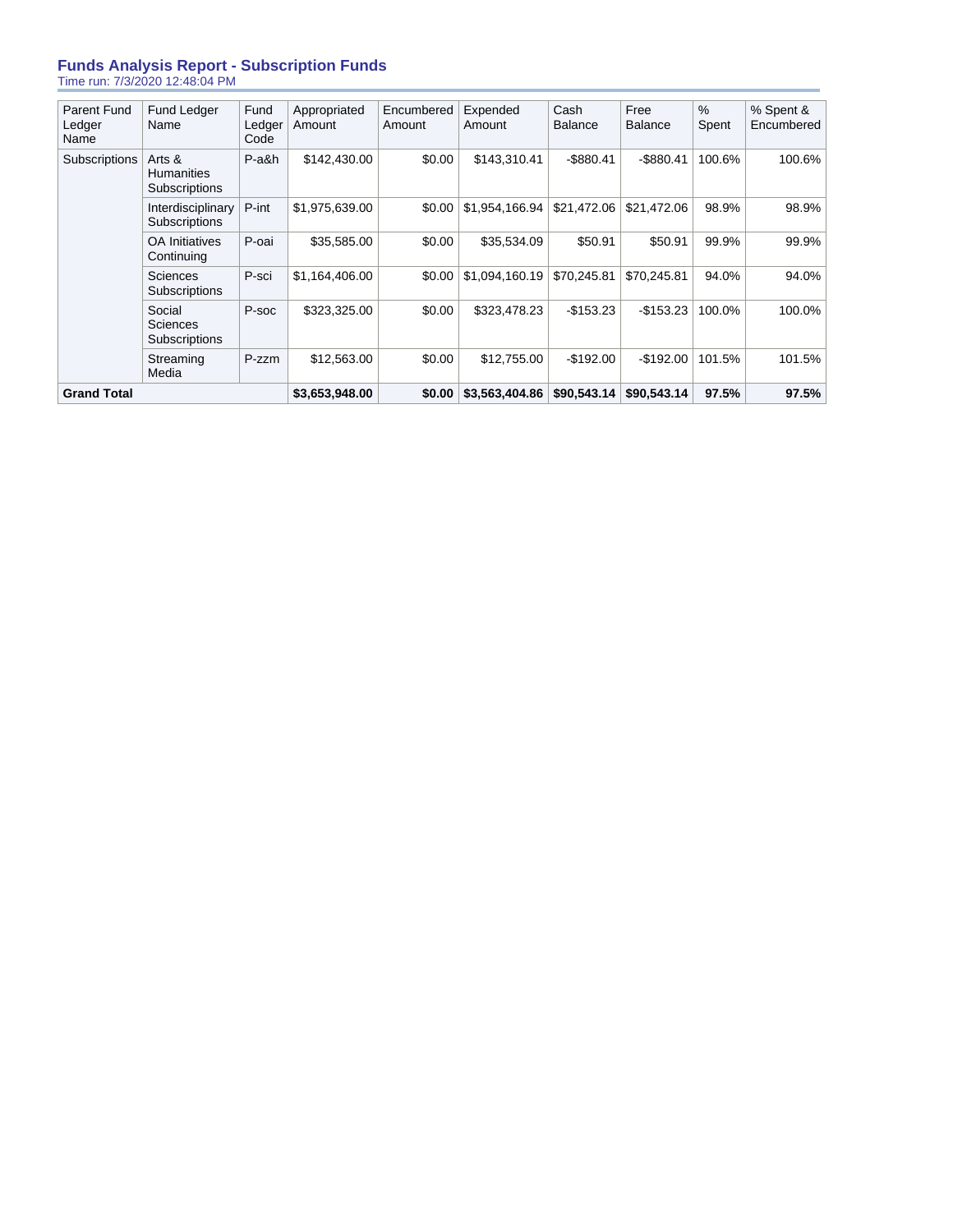## **Funds Analysis Report - Open Access Initiatives** Time run: 7/3/2020 12:50:29 PM

| <b>Parent Fund</b><br>Ledger<br>Name | Fund<br>Ledger<br>Name                 | Fund<br>Ledger<br>Code | Appropriated<br>Amount | Encumbered<br>Amount | Expended<br>Amount | Cash<br><b>Balance</b> | Free<br><b>Balance</b> | $\%$<br>Spent | % Spent &<br>Encumbered |
|--------------------------------------|----------------------------------------|------------------------|------------------------|----------------------|--------------------|------------------------|------------------------|---------------|-------------------------|
| <b>Firm Orders</b>                   | OA<br><b>Initiatives</b><br>One-Time   | F-oai                  | \$20,000.00            | \$0.00               | \$10,935.00        | \$9.065.00             | \$9,065,00             | 54.7%         | 54.7%                   |
| Subscriptions                        | OA<br><b>Initiatives</b><br>Continuing | P-oai                  | \$35,585.00            | \$0.00               | \$35,534.09        | \$50.91                | \$50.91                | 99.9%         | 99.9%                   |
| <b>Grand Total</b>                   |                                        |                        | \$55,585.00            | \$0.00               | \$46,469.09        | \$9,115.91             | \$9,115.91             | 83.6%         | 83.6%                   |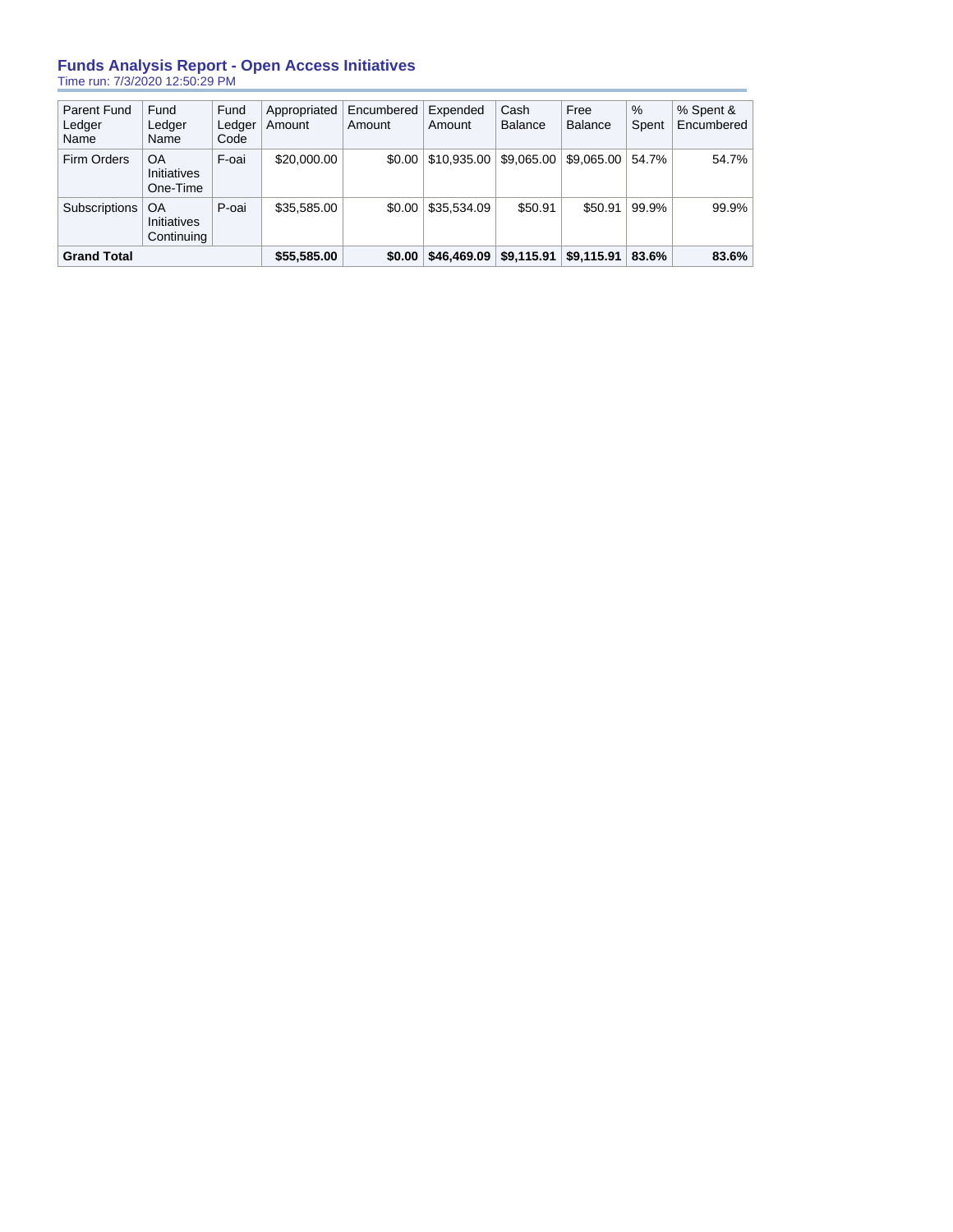## **Funds Analysis Report - Foundation Funds (overview)** Time run: 7/3/2020 12:57:25 PM

| <b>Parent Fund</b><br>Ledger<br>Name | Fund Ledger<br>Name                       | Fund<br>Ledger<br>Code | Appropriated<br>Amount | Encumbered<br>Amount | Expended<br>Amount | Cash<br><b>Balance</b> | Free<br><b>Balance</b> | $\%$<br>Spent | % Spent &<br>Encumbered |
|--------------------------------------|-------------------------------------------|------------------------|------------------------|----------------------|--------------------|------------------------|------------------------|---------------|-------------------------|
| Barbara<br>Woods                     | Barbara<br>Woods Firm                     | X-bwf                  | \$11,476.71            | \$0.00               | \$14.35            | \$11,462.36            | \$11,462.36            | 0.1%          | 0.1%                    |
|                                      | Barbara<br>Woods<br>Subscriptions         | X-bwp                  | \$650.00               | \$0.00               | \$0.00             | \$650.00               | \$650.00               | 0.0%          | 0.0%                    |
| <b>Black</b>                         | <b>Black Firm</b>                         | X-blf                  | \$1,862.12             | \$0.00               | \$810.67           | \$1,051.45             | \$1,051.45             | 43.5%         | 43.5%                   |
| Carl<br>Woodward                     | Carl<br>Woodward<br>Firm                  | X-wdf                  | \$3,833.71             | \$0.00               | \$131.25           | \$3,702.46             | \$3,702.46             | 3.4%          | 3.4%                    |
| Carlson<br>Womens<br><b>Studies</b>  | Carlson<br>Womens<br><b>Studies Firm</b>  | X-wsf                  | \$3,410.39             | \$0.00               | \$0.00             | \$3,410.39             | \$3,410.39             | 0.0%          | 0.0%                    |
| Carr                                 | Carr Firm                                 | X-caf                  | \$12,205.51            | \$0.00               | \$0.00             | \$12,205.51            | \$12,205.51            | 0.0%          | 0.0%                    |
|                                      | Carr<br>Subscriptions                     | X-cap                  | \$4,000.00             | \$0.00               | \$2,227.02         | \$1,772.98             | \$1,772.98             | 55.7%         | 55.7%                   |
| Cloudman                             | Cloudman<br>Firm                          | $X$ -clf               | \$30,426.22            | \$0.00               | \$0.00             | \$30,426.22            | \$30,426.22            | 0.0%          | 0.0%                    |
|                                      | Cloudman<br>Subscriptions                 | X-clp                  | \$7,500.00             | \$0.00               | \$7,050.62         | \$449.38               | \$449.38               | 94.0%         | 94.0%                   |
| Crandall                             | Crandall Firm                             | X-crf                  | \$4,451.71             | \$0.00               | \$0.00             | \$4,451.71             | \$4,451.71             | 0.0%          | 0.0%                    |
| Fritsch                              | Fritsch Firm                              | X-frf                  | \$16,174.27            | \$0.00               | \$0.00             | \$16,174.27            | \$16,174.27            | 0.0%          | 0.0%                    |
| Galanti                              | Galanti Firm                              | X-gaf                  | \$18,156.89            | \$0.00               | \$0.00             | \$18,156.89            | \$18,156.89            | 0.0%          | $0.0\%$                 |
|                                      | Galanti<br>Subscriptions                  | X-gap                  | \$1,500.00             | \$0.00               | \$1,013.40         | \$486.60               | \$486.60               | 67.6%         | 67.6%                   |
| Hartford                             | <b>Hartford Firm</b>                      | X-haf                  | \$3,885.10             | \$0.00               | \$60.00            | \$3,825.10             | \$3,825.10             | 1.5%          | 1.5%                    |
| Hoban                                | Hoban Firm                                | X-hof                  | \$715.21               | \$0.00               | \$115.77           | \$599.44               | \$599.44               | 16.2%         | 16.2%                   |
| Independent<br>Insurance             | Independent<br>Insurance<br>Firm          | $X$ -iif               | \$14,959.96            | \$0.00               | \$14,000.00        | \$959.96               | \$959.96               | 93.6%         | 93.6%                   |
|                                      | Independent<br>Insurance<br>Subscriptions | X-iip                  | \$11,000.00            | \$0.00               | \$10,907.55        | \$92.45                | \$92.45                | 99.2%         | 99.2%                   |
| Irmgard<br>Rare Books                | <b>Irmgard Rare</b><br><b>Books Firm</b>  | X-irf                  | \$6,486.37             | \$0.00               | \$1,500.00         | \$4,986.37             | \$4,986.37             | 23.1%         | 23.1%                   |
| Parker<br><b>Brothers</b>            | Parker Bros<br>Firm                       | X-prkf                 | \$13,031.77            | \$0.00               | \$0.00             | \$13,031.77            | \$13,031.77            | 0.0%          | 0.0%                    |
| <b>Platt Family</b>                  | <b>Platt Family</b><br>Firm               | X-plf                  | \$11,372.83            | \$0.00               | \$0.00             | \$11,372.83            | \$11,372.83            | 0.0%          | 0.0%                    |
| Urish                                | Urish Firm                                | X-urf                  | \$961.81               | \$0.00               | \$762.17           | \$199.64               | \$199.64               | 79.2%         | 79.2%                   |
| <b>Grand Total</b>                   |                                           |                        | \$178,060.58           | \$0.00               | \$38,592.80        | \$139,467.78           | \$139,467.78           | 21.7%         | 21.7%                   |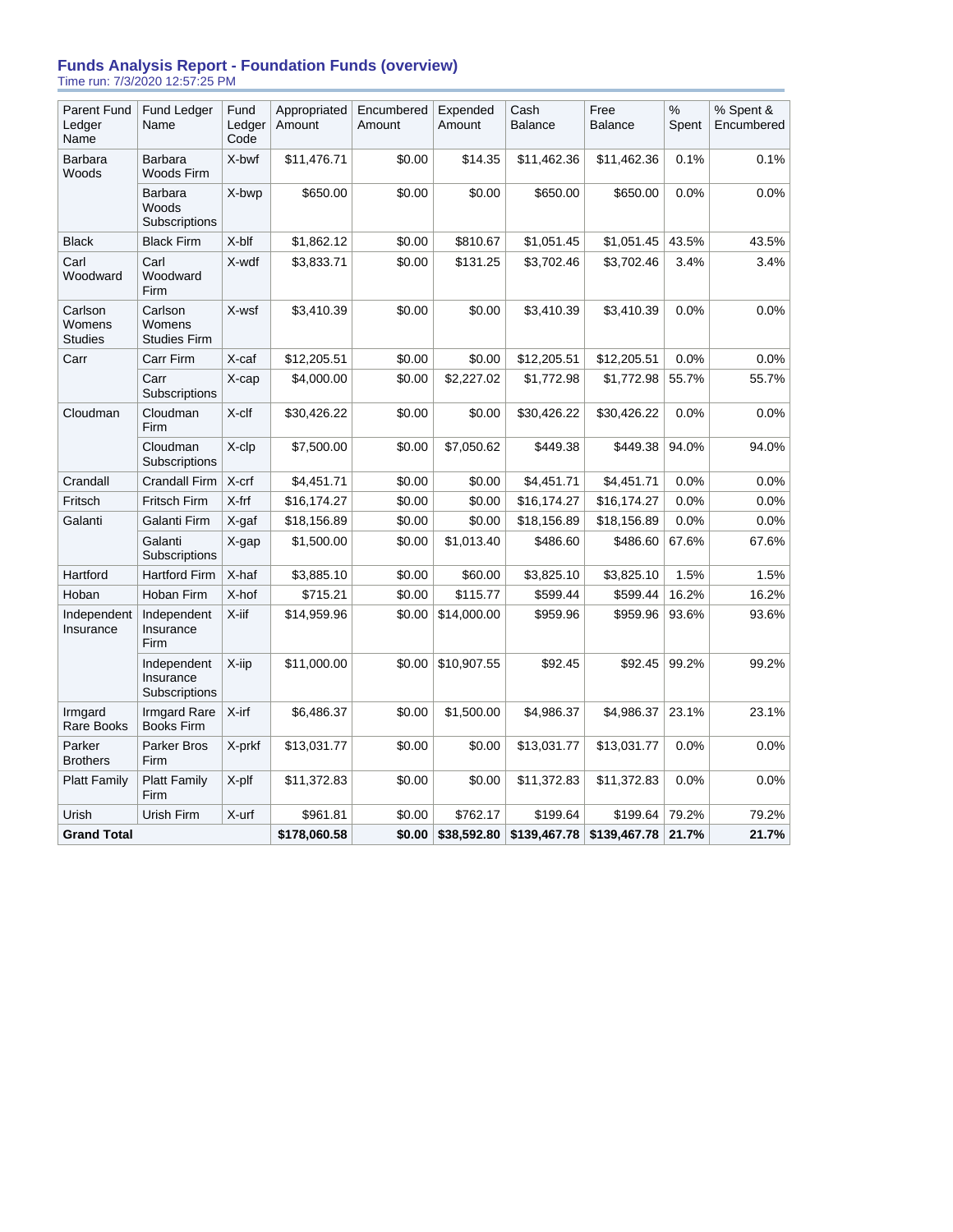## **Funds Analysis Report - Foundation Funds (one-time)** Time run: 7/3/2020 12:58:42 PM

| <b>Parent Fund</b><br>Ledger<br>Name | Fund<br>Ledger<br>Name                      | Fund<br>Ledger<br>Code | Appropriated<br>Amount | Encumbered<br>Amount | Expended<br>Amount | Cash<br><b>Balance</b> | Free<br><b>Balance</b> | $\%$<br>Spent | % Spent &<br>Encumbered |
|--------------------------------------|---------------------------------------------|------------------------|------------------------|----------------------|--------------------|------------------------|------------------------|---------------|-------------------------|
| Barbara<br>Woods                     | <b>Barbara</b><br>Woods Firm                | X-bwf                  | \$11,476.71            | \$0.00               | \$14.35            | \$11,462.36            | \$11,462.36            | 0.1%          | 0.1%                    |
| <b>Black</b>                         | <b>Black Firm</b>                           | X-blf                  | \$1,862.12             | \$0.00               | \$810.67           | \$1,051.45             | \$1,051.45             | 43.5%         | 43.5%                   |
| Carl<br>Woodward                     | Carl<br>Woodward<br>Firm                    | X-wdf                  | \$3,833.71             | \$0.00               | \$131.25           | \$3,702.46             | \$3,702.46             | 3.4%          | 3.4%                    |
| Carlson<br>Womens<br><b>Studies</b>  | Carlson<br>Womens<br><b>Studies</b><br>Firm | X-wsf                  | \$3,410.39             | \$0.00               | \$0.00             | \$3,410.39             | \$3,410.39             | 0.0%          | 0.0%                    |
| Carr                                 | Carr Firm                                   | X-caf                  | \$12,205.51            | \$0.00               | \$0.00             | \$12,205.51            | \$12,205.51            | 0.0%          | 0.0%                    |
| Cloudman                             | Cloudman<br>Firm                            | X-clf                  | \$30,426.22            | \$0.00               | \$0.00             | \$30,426.22            | \$30,426.22            | 0.0%          | 0.0%                    |
| Crandall                             | Crandall<br>Firm                            | X-crf                  | \$4,451.71             | \$0.00               | \$0.00             | \$4,451.71             | \$4,451.71             | 0.0%          | 0.0%                    |
| Fritsch                              | Fritsch Firm                                | X-frf                  | \$16,174.27            | \$0.00               | \$0.00             | \$16,174.27            | \$16,174.27            | 0.0%          | 0.0%                    |
| Galanti                              | Galanti Firm                                | X-gaf                  | \$18,156.89            | \$0.00               | \$0.00             | \$18,156.89            | \$18,156.89            | 0.0%          | 0.0%                    |
| Hartford                             | Hartford<br>Firm                            | X-haf                  | \$3,885.10             | \$0.00               | \$60.00            | \$3,825.10             | \$3,825.10             | 1.5%          | 1.5%                    |
| Hoban                                | Hoban Firm                                  | X-hof                  | \$715.21               | \$0.00               | \$115.77           | \$599.44               | \$599.44               | 16.2%         | 16.2%                   |
| Independent<br>Insurance             | Independent<br>Insurance<br>Firm            | X-iif                  | \$14,959.96            | \$0.00               | \$14,000.00        | \$959.96               | \$959.96               | 93.6%         | 93.6%                   |
| Irmgard<br>Rare Books                | Irmgard<br>Rare Books<br>Firm               | $X$ -irf               | \$6,486.37             | \$0.00               | \$1,500.00         | \$4,986.37             | \$4,986.37             | 23.1%         | 23.1%                   |
| Parker<br><b>Brothers</b>            | Parker Bros<br>Firm                         | X-prkf                 | \$13,031.77            | \$0.00               | \$0.00             | \$13,031.77            | \$13,031.77            | 0.0%          | 0.0%                    |
| <b>Platt Family</b>                  | <b>Platt Family</b><br>Firm                 | X-plf                  | \$11,372.83            | \$0.00               | \$0.00             | \$11,372.83            | \$11,372.83            | 0.0%          | 0.0%                    |
| Urish                                | Urish Firm                                  | X-urf                  | \$961.81               | \$0.00               | \$762.17           | \$199.64               | \$199.64               | 79.2%         | 79.2%                   |
| <b>Grand Total</b>                   |                                             |                        | \$153,410.58           | \$0.00               | \$17,394.21        | \$136,016.37           | \$136,016.37           | 11.3%         | 11.3%                   |